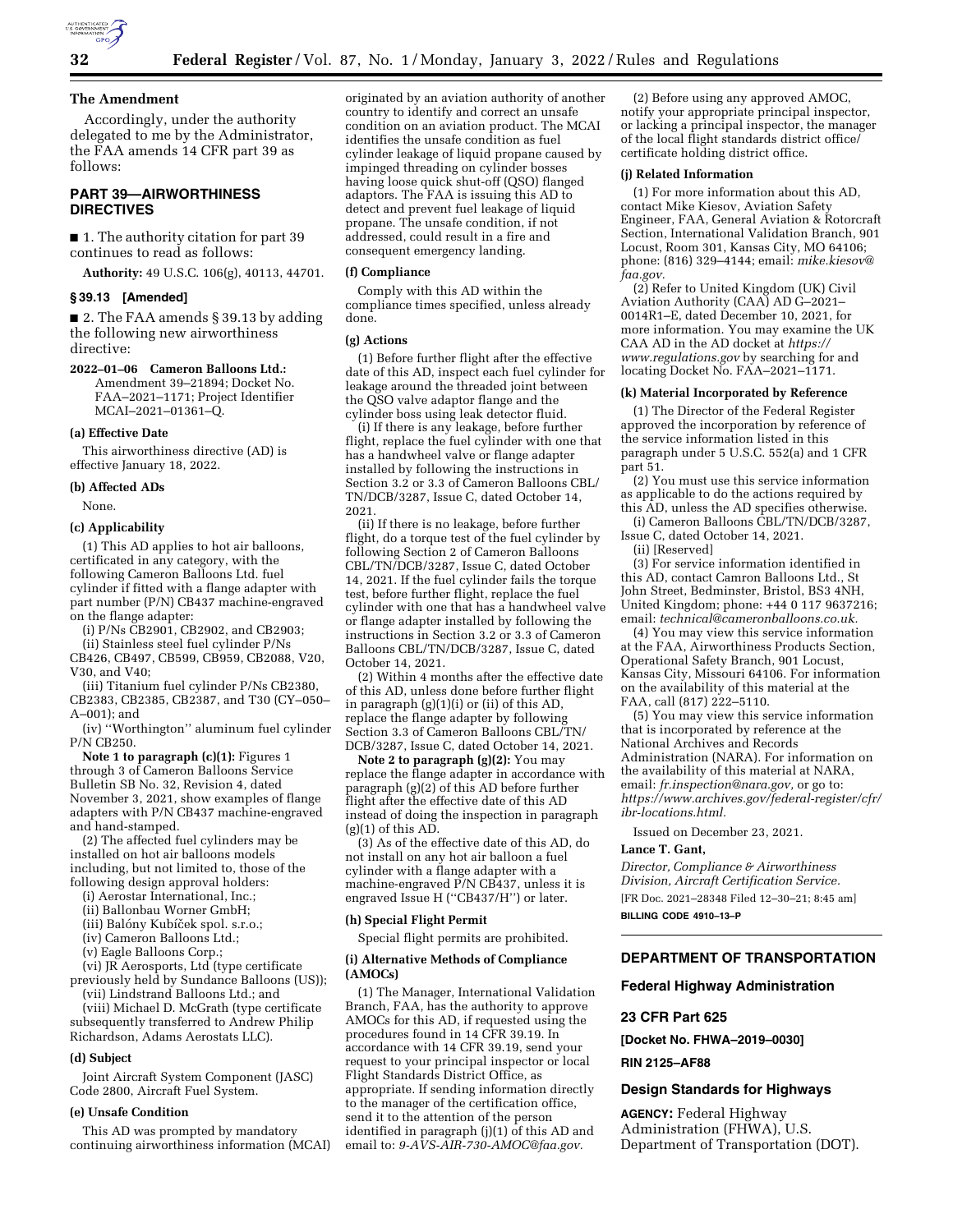# **ACTION:** Final rule.

**SUMMARY:** FHWA amends its regulations governing design standards and standard specifications applicable to new construction, reconstruction, resurfacing (except for maintenance resurfacing), restoration, and rehabilitation projects on the National Highway System (NHS). In issuing this final rule, FHWA will allow State departments of transportation (State DOT) to adopt procedures or design criteria, as approved by FHWA, that enable the State to undertake resurfacing, restoration, and rehabilitation (RRR) projects on freeways, including Interstate highways, without utilizing design exceptions as long as the RRR procedures or criteria are met. In addition, FHWA incorporates by reference the latest versions of design standards and standard specifications previously adopted and incorporated by reference and removes from its regulations the corresponding outdated or superseded versions of these standards and specifications.

**DATES:** This final rule is effective February 2, 2022. Use of the updated standards is required for all NHS projects authorized to proceed with design activities on or after February 2, 2023, unless an extension is granted for unique or extenuating circumstances.

The incorporation by reference of certain publications listed in the regulations is approved by the Director of the Federal Register as of February 2, 2022. The incorporation by reference of certain other publications listed in the rule was approved by the Director of the Federal Register as of December 3, 2018. **FOR FURTHER INFORMATION CONTACT:** Ms. Elizabeth Hilton, Office of Preconstruction, Construction and Pavements (HICP–10), (202) 924–8618, or via email at *[Elizabeth.Hilton@](mailto:Elizabeth.Hilton@dot.gov) [dot.gov,](mailto:Elizabeth.Hilton@dot.gov)* or Mr. Lev Gabrilovich, Office of the Chief Counsel (HCC–30), (202) 366–3813, or via email at *[Lev.Gabrilovich@dot.gov.](mailto:Lev.Gabrilovich@dot.gov)* Office hours are from 8 a.m. to 4:30 p.m., est., Monday through Friday, except Federal holidays.

### **SUPPLEMENTARY INFORMATION:**

#### **Electronic Access and Filing**

This document, as well as the notice of proposed rulemaking (NPRM) and all comments received, may be viewed online through the Federal eRulemaking portal at *[www.regulations.gov](http://www.regulations.gov)* using the docket number listed above. Electronic retrieval help and guidelines are also available at *[www.regulations.gov.](http://www.regulations.gov)* An electronic copy of this document may

also be downloaded from the Office of the Federal Register's website at *[www.FederalRegister.gov](http://www.FederalRegister.gov)* and the Government Publishing Office's website at *[www.GovInfo.gov.](http://www.GovInfo.gov)* 

#### **Background and Legal Authority**

Pursuant to 23 U.S.C. 315 and under the authority delegated to FHWA in 49 CFR 1.85, FHWA is updating its existing regulations governing design standards for new construction, reconstruction, resurfacing (except for maintenance resurfacing), restoration, and rehabilitation projects on the NHS (including the Interstate System). This rulemaking is not expressly required by statute. However, this rulemaking is necessary to implement provisions of 23 U.S.C. 109 regarding design standards and criteria.

State DOTs are tasked with preserving the safety and usability of a vast network of existing highways. Past FHWA design standards required State DOTs to meet new construction standards on freeway RRR projects unless a design exception was approved. Recent national research has provided a better understanding of the relationship between geometric design features and crash frequency and severity. Therefore, to improve the efficiency of developing RRR projects on existing freeways, this final rule allows State DOTs to adopt procedures or design criteria, as approved by FHWA, that enable the State to undertake RRR projects on freeways, including Interstate highways, without utilizing design exceptions as long as the RRR procedures or criteria are met. This final rule also incorporates by reference updated versions of design standards and standard specifications previously adopted and incorporated by reference under 23 CFR 625.4 and removes the corresponding outdated or superseded versions of these standards and specifications from the regulations.

Several of these design standards and standard specifications were established by the American Association of State Highway and Transportation Officials (AASHTO) and the American Welding Society (AWS) and were previously adopted by FHWA through rulemaking. 83 FR 54876 (November 1, 2018). The new standards or specifications replace the previous versions of these standards or specifications and represent recent refinements that professional organizations have formally accepted. In this final rule, FHWA formally adopts them as standards for NHS projects.

The revisions include adopting the 2018 edition of the AASHTO *A Policy on Geometric Design Highways and Streets* (Green Book); the AWS D1.1/

D1.1M:2015 *Structural Welding Code— Steel*; the 2018 Interim Revisions to the AASHTO *Load and Resistance Factor Design (LRFD) Movable Highway Bridge Design Specifications*; the 2019 and 2020 Interim Revisions to the AASHTO *Standard Specifications for Structural Supports for Highway Signs, Luminaires and Traffic Signals*; and the 2019 and 2020 Interim Revisions to the AASHTO *LRFD Specifications for Structural Supports for Highway Signs, Luminaires, and Traffic Signals.* FHWA removes the incorporation by reference of the AASHTO *Standard Specifications for Transportation Materials and Methods of Sampling and Testing* and the 2018 Interim Revisions to the AASHTO/AWS D1.5M/D1.5: 2015– AMD1, Bridge Welding Code.

The adopted standards and specifications apply to all projects on the NHS (including the Interstate System). FHWA encourages the use of flexibility and a context-sensitive approach to consider a full range of project and user needs and the impacts to the community and natural and human environment. These design standards provide a range of acceptable values for highway features, allowing for flexibility that best suits the desires of the community while satisfying the purpose for the project and needs of its users.

State DOTs and local agencies should select design values based on factors including the context of the facility, needs of all project users, safety, mobility, human and natural environmental impacts, and project costs. For most situations, there is sufficient flexibility within the range of acceptable values to achieve a balanced design. However, when this is not possible, a design exception may be appropriate. Since 1985, FHWA has designated the criteria that have the most impact on roadway safety and operations as ''controlling criteria.'' 81 FR 27187 (May 5, 2016). State and local agencies may consider designs that deviate from the design standards when warranted based on the conditions, context, and consequences of the proposed projects. FHWA encourages State DOTs and local agencies to document design decisionmaking, particularly when standards cannot be met. Additional information on FHWA's adopted design standards and design exceptions is available at: *[http://](http://www.fhwa.dot.gov/design/standards) [www.fhwa.dot.gov/design/standards.](http://www.fhwa.dot.gov/design/standards)* 

# **Statement of the Problem, Regulatory History and Next Steps**

FHWA published a NPRM on November 24, 2020 (85 FR 74934), seeking public comment on proposed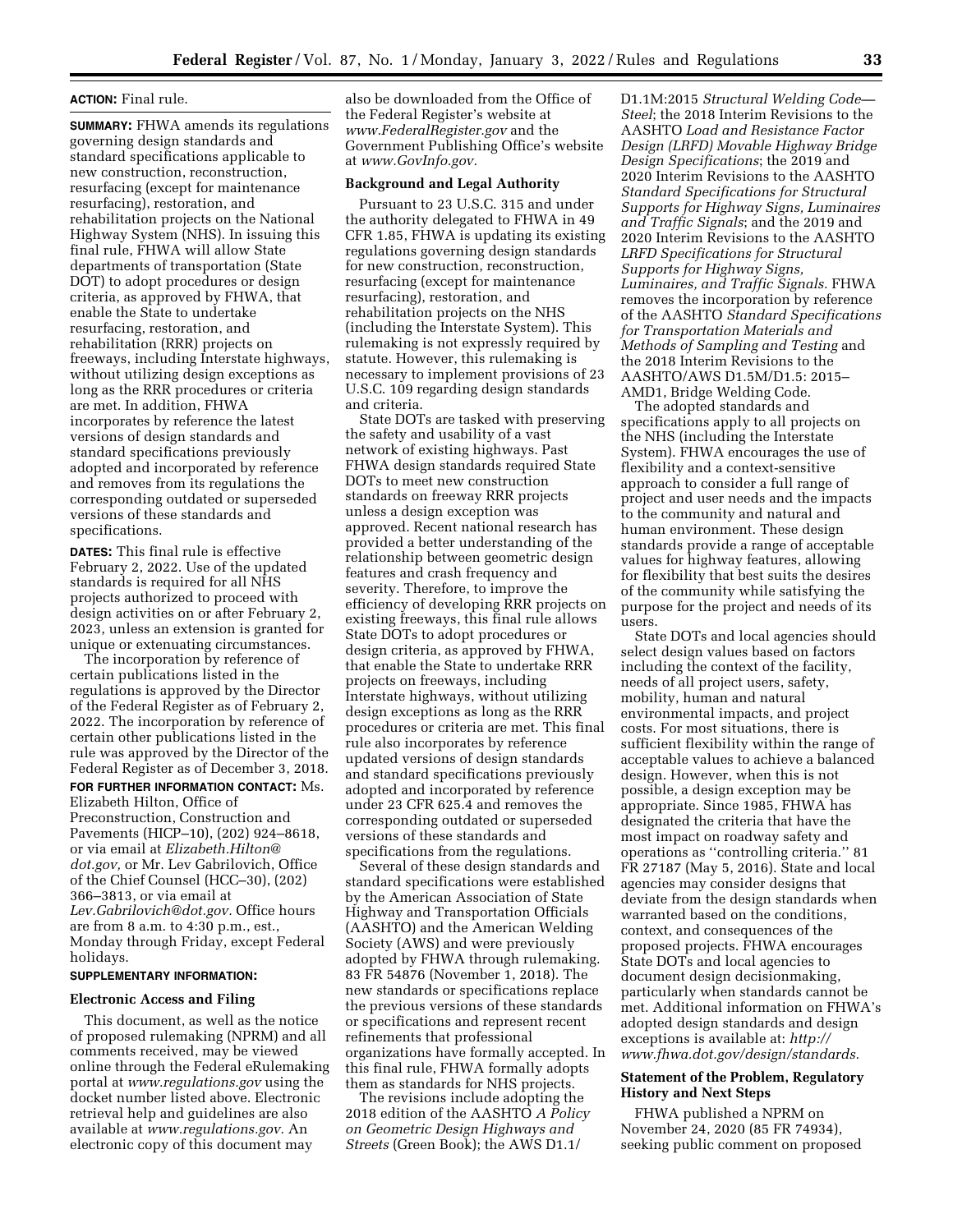revisions to its regulations at 23 CFR part 625 governing design standards and standard specifications applicable to new construction, reconstruction, resurfacing (except for maintenance resurfacing), restoration, and rehabilitation projects on the NHS. Older versions of documents incorporated by reference needed to be updated, and more efficient procedures for the development of RRR projects on existing freeways are needed. FHWA also requested public comments and data on a draft economic analysis summarized in the preamble to the proposed rule. FHWA received 18 public comment submissions but no data related to the economic analysis. Commenters included several State DOTs, industry associations, associations of State and local officials, and individuals. After carefully considering the comments received in response to the NPRM, FHWA is promulgating final regulations with minor changes from the proposed regulatory text based on the comments received.

While FHWA is promulgating these final regulations, FHWA plans to consider additional updates to its design standards and standard specifications in order to ensure that these regulations reflect current best practices for new construction, reconstruction, resurfacing, restoration, and rehabilitation projects on different types of streets and roads on the NHS. For example, FHWA is considering whether additional documents should be incorporated by reference and whether the design standards should be revised to better facilitate the context-sensitive design of streets that safely serve all users. FHWA anticipates publishing a Notice and Request for Information to solicit public input on a range of questions related to making further changes to the Design Standards regulations at 23 CFR part 625.

## **Discussion Under 1 CFR Part 51**

The documents that FHWA is incorporating by reference are reasonably available to interested parties, primarily State DOTs and local agencies carrying out Federal-aid highway projects. These documents represent recent refinements that professional organizations have formally accepted. The documents are also available for review at FHWA Headquarters (HQ) or may be obtained from AASHTO or AWS. The specific standards and specifications are summarized in this section of the preamble.

# *AASHTO GDHS–7, A Policy on Geometric Design of Highways and Streets, 7th Edition, 2018*

This document, commonly called the ''Green Book'', contains the current design research and practices for highway and street geometric design. This edition presents an updated framework for geometric design that is more flexible, multimodal, and performance-based than in the past. The document provides guidance to engineers and designers who strive to develop unique design solutions that meet the needs of all highway and street users on a project-by-project basis. The 2018 edition of the Green Book incorporates the latest research and current industry practices and is primarily applicable to new construction and reconstruction projects.

*AASHTO LRFDMOV–2–I7 Movable Highway Bridge Design Specifications, 2018 Interim Revisions for 2007 2nd Edition, Copyright 2017* 

This document contains interim revisions to the AASHTO *LRFD Movable Highway Bridge Design Specifications, Second Edition* (2007), which provides the specifications for the design of bascule span, swing span, and vertical lift bridges. The Interim Revisions contain changes to the provisions relating to span locks contained in Section 2: Structural Design, parts 2.4.1.2.5 and C2.4.1.2.5, and Section 6: Mechanical Design, parts 6.8.1.5.1 and C6.8.1.5.1.

*AASHTO LTS–6–I2–OL, 2019 Interim Revisions to (2013 Sixth Edition) Standard Specifications for Structural Supports for Highway Signs, Luminaires, and Traffic Signals, Copyright 2018* 

This document contains interim revisions to the AASHTO *Standard Specifications for Structural Supports for Highway Signs, Luminaires, and Traffic Signals, Sixth Edition* (2013), which provides the specifications for the design of structural supports for highway signs, luminaires, and traffic signals. The Interim Revisions contain changes to Section 5: Steel Design regarding unreinforced holes and cutouts (part 5.14.6.1), reinforced holes and cutouts (part 5.14.6.2), as well as mast-arm-to-pole connections (parts 5.14.7 and C5.14.7). It also contains changes to Section 11: Fatigue Design regarding stress range (part 11.9.2).

*AASHTO LTS–6–I3, 2020 Interim Revisions to (2013 Sixth Edition) Standard Specifications for Structural Supports for Highway Signs, Luminaires, and Traffic Signals, Copyright 2019* 

This document contains interim revisions to the AASHTO *Standard Specifications for Structural Supports for Highway Signs, Luminaires, and Traffic Signals, Sixth Edition* (2013). The Interim Revisions contain changes to the weld inspection provisions contained in Section 5: Steel Design, parts 5.15.5 and C5.15.5.

*AASHTO LRFDLTS–1–I3–OL, 2019 Interim Revisions to (2015 First Edition) LRFD Specifications for Structural Supports for Highway Signs, Luminaires, and Traffic Signals, Copyright 2018* 

This document contains interim revisions to the AASHTO *LRFD Specifications for Structural Supports for Highway Signs, Luminaires, and Traffic Signals* which provides the specifications for the design of structural supports for highway signs, luminaires, and traffic signals using Load and Resistance Factor Design. The Interim Revisions contain changes to the provisions contained in Section 5: Steel Design regarding unreinforced and reinforced holes and cutouts (part 5.6.6.1) and mast-arm-to-pole connections (part 5.6.7). It also contains changes to Section 11: Fatigue Design regarding stress range (part 11.9.2).

*AASHTO LRFDLTS–1–I4, 2020 Interim Revisions to (2015 First Edition) LRFD Specifications for Structural Supports for Highway Signs, Luminaires, and Traffic Signals, Copyright 2019* 

This document contains interim revisions to the AASHTO *LRFD Specifications for Structural Supports for Highway Signs, Luminaires, and Traffic Signals.* The Interim Revisions contain changes to the discussion of ice loads presented in part C3.7 of Section 3: Loads. It also contains changes to the weld inspection provisions contained in Section 14: Fabrication, Materials and Detailing, parts 14.4.4.8 and C14.4.4.8.

# *AWS D1.1/D1.1M:2015 Structural Welding Code—Steel, 23rd Edition, Copyright 2015, Including Errata March 2016 (Second Printing)*

This code contains the requirements for fabricating and erecting welded steel structures. The code includes basic information on the scope and limitations of the code, key definitions, and the major responsibilities of the parties involved with steel fabrication. It includes requirements for the design of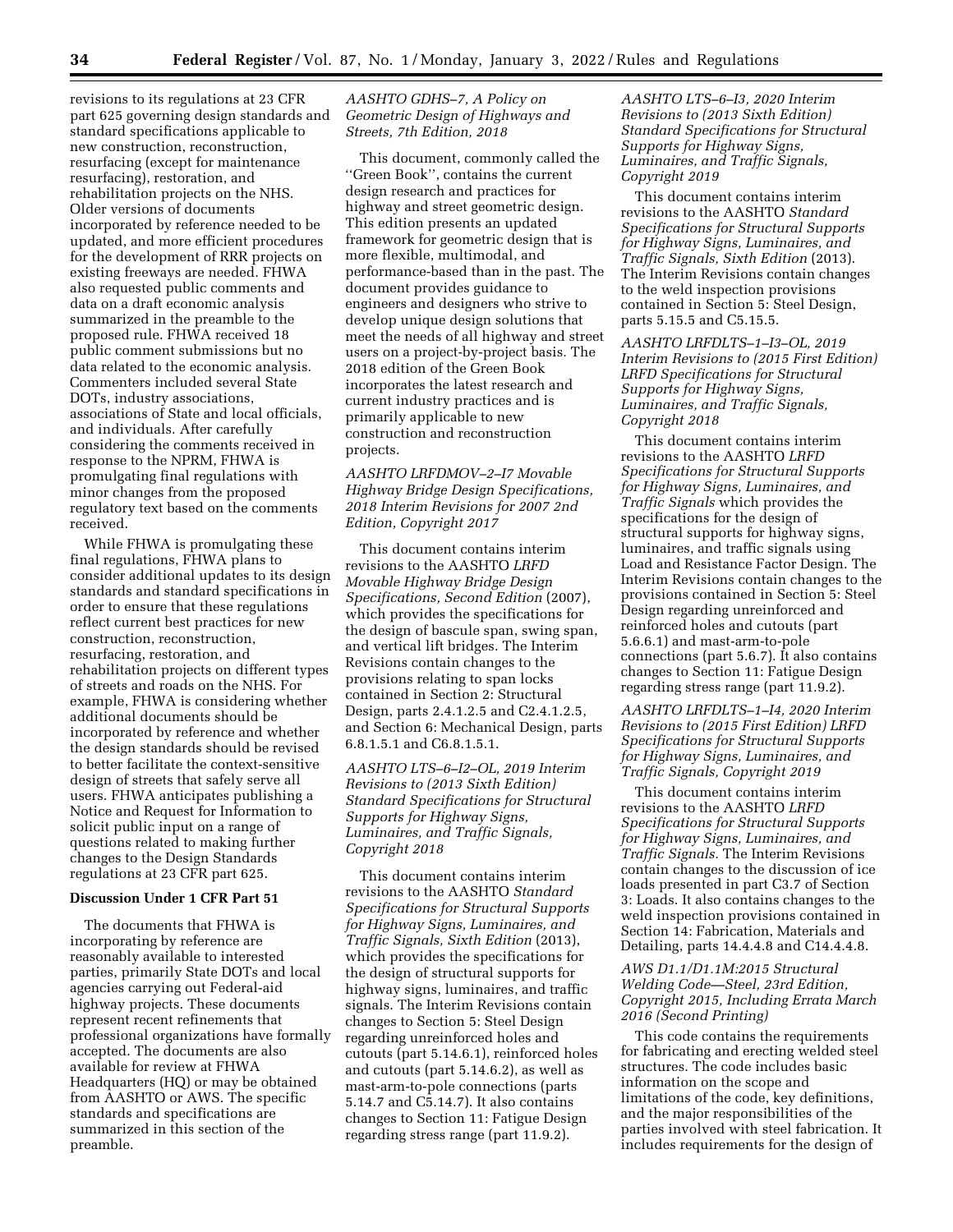welded connections composed of tubular, or nontubular, product form members. It contains the performance qualification tests required to be passed by all welding personnel (welders, welding operators, and tack welders) to perform welding in accordance with this code. It also includes general fabrication and erection requirements applicable to welded steel structures governed by this code, including the requirements for base metals, welding consumables, welding technique, welded details, material preparation and assembly, workmanship, weld repair, and requirements for the welding of studs to structural steel. It contains criteria for the qualifications and responsibilities of inspectors, acceptance criteria for production welds, and standard procedures for performing visual inspection and nondestructive testing (NDT). It also includes basic information pertinent to the welded modification or repair of existing steel structures.

# *AASHTO/AWS D1.5M/D1.5: 2015– AMD1, Bridge Welding Code, 7th Edition, Amendment: December 12, 2016*

This code covers welding fabrication requirements applicable to welded steel highway bridges. The code is applicable to both shop and field fabrication of steel bridges and bridge components. The code is to be used in conjunction with the AASHTO LRFD Bridge Design Specifications.

# **Section-by-Section Discussion of Changes to 23 CFR Part 625**

This section of the preamble discusses the changes to 23 CFR part 625 that FHWA is making in this final rule. For each section, FHWA describes the final rule, explains how, if at all, it differs from the proposed change described in the NPRM, and states the reasons for any changes from the proposal.

Consistent with the proposed regulatory text contained in the November 24, 2020, NPRM, FHWA is revising 23 CFR 625.2(b), 625.3(a)(1), and 625.4(a)(3) to allow States to adopt procedures or design criteria, as approved by FHWA, that would enable the State to undertake RRR work on all NHS roadways without utilizing design exceptions as long as the RRR procedures or criteria are met. Under 23 U.S.C. 109(a), the Secretary must ensure proposed highway projects are designed and constructed in accordance with criteria best suited to serve adequately the existing and planned future traffic of the highway in a manner that is conducive to safety, durability, and economy of maintenance. National

research, such as that incorporated in the AASHTO *Highway Safety Manual*  (*[www.highwaysafetymanual.org](http://www.highwaysafetymanual.org)*), has provided a better understanding of the relationship between geometric design features and crash frequency and severity. As a result, the practice of roadway design is changing to a more performance-based, flexible approach, particularly for RRR projects. This performance-based approach has been advanced under several research projects conducted by the National Cooperative Highway Research Program (NCHRP) as documented in NCHRP Report 839: A Performance-Based Highway Geometric Design Process (*[http://www.trb.org/Publications/](http://www.trb.org/Publications/Blurbs/175375.aspx) [Blurbs/175375.aspx](http://www.trb.org/Publications/Blurbs/175375.aspx)*), NCHRP Report 785: Performance-Based Analysis of Geometric Design of Highways and Streets (*[http://www.trb.org/](http://www.trb.org/Publications/Blurbs/171431.aspx) [Publications/Blurbs/171431.aspx](http://www.trb.org/Publications/Blurbs/171431.aspx)*), and NCHRP Report 876: Guidelines for Integrating Safety and Cost-Effectiveness into Resurfacing, Restoration, and Rehabilitation (3R) Projects (*[http://](http://www.trb.org/Main/Blurbs/177914.aspx) [www.trb.org/Main/Blurbs/177914.aspx](http://www.trb.org/Main/Blurbs/177914.aspx)*). Rather than focusing solely on meeting dimensional design criteria, RRR projects can be developed based on project-specific conditions and existing and expected future roadway performance. State DOTs can make the best use of limited resources by developing RRR projects on all classes of roadways, including freeways, to maximize the safety and operational benefit of the overall transportation network.

Consistent with the proposed regulatory text, FHWA is revising § 625.3(a)(1) in accordance with 23 U.S.C.  $109(c)(1)$ , as amended by section 1404(a) of the 2015 Fixing America's Surface Transportation (FAST) Act (Pub. L. 114–94).1 Revisions to § 625.3(a)(1) include changing the factors to be considered by design and construction standards for highways on the NHS from optional to mandatory consideration, and the addition of a new factor to consider—the cost savings that can be achieved by utilizing flexibility that exists in current design guidance and regulations.

Consistent with the proposed regulatory text, FHWA is adding new paragraph (a)(3) to § 625.3 to incorporate a long-standing exception to the

Interstate design standards for Alaska and Puerto Rico, found in 23 U.S.C. 103(c)(1)(B)(ii).

Consistent with the proposed regulatory text, FHWA is adding new paragraph (a)(4) to § 625.3 to incorporate the provisions of FAST Act section 1404(b) that allow, if certain conditions are met, a local jurisdiction that is a direct recipient of Federal funds to design a project using a roadway design publication that is different from the roadway design publication used by the State in which the local jurisdiction resides. One of the statutory requirements is that the roadway design publication must be recognized by FHWA. For the purpose of implementing section 1404(b), the design publications that FHWA currently recognizes are those listed in either the FHWA Memorandum dated August 20, 2013, regarding Bicycle and Pedestrian Facility Design Flexibility (available at *[www.fhwa.dot.gov/](http://www.fhwa.dot.gov/environment/bicycle_pedestrian/guidance/design_flexibility.cfm)  [environment/bicycle](http://www.fhwa.dot.gov/environment/bicycle_pedestrian/guidance/design_flexibility.cfm)*\_*pedestrian/ [guidance/design](http://www.fhwa.dot.gov/environment/bicycle_pedestrian/guidance/design_flexibility.cfm)*\_*flexibility.cfm*) or the related Questions and Answers (Q&As) (available at *[www.fhwa.dot.gov/](http://www.fhwa.dot.gov/environment/bicycle_pedestrian/guidance/design_flexibility_qa.cfm)  [environment/bicycle](http://www.fhwa.dot.gov/environment/bicycle_pedestrian/guidance/design_flexibility_qa.cfm)*\_*pedestrian/ [guidance/design](http://www.fhwa.dot.gov/environment/bicycle_pedestrian/guidance/design_flexibility_qa.cfm)*\_*flexibility*\_*qa.cfm*).

Changes to the proposed regulatory text were made to add ''to use'', which was inadvertently omitted from the proposed regulatory text in 23 CFR 625.3(f)(2). FHWA establishes, in paragraph (f)(2) as redesignated, a process allowing a programmatic exception for the limited purpose of allowing States to use a more recent edition of a standard or specification adopted in § 625.4(d). A programmatic exception, if approved by FHWA, would enable a State to adopt a more recent refinement to a standard or specification than FHWA has incorporated by reference in its regulations. FHWA retains approval for such a programmatic exception at the appropriate HQs program office to ensure that the Agency is satisfied that interim implementation of a new edition is in the public interest. In addition, consistent with the proposed regulatory text, FHWA is revising § 625.3(f)(1)(i), as redesignated, to clarify that the provisions governing project exceptions only apply to projects on the NHS because States may develop their own standards for projects not on the NHS under § 625.3(a)(2) and 23 U.S.C. 109(o).

As discussed below, in § 625.4, FHWA is incorporating by reference the updated versions of design standards and standard specifications previously adopted and incorporated by reference, and removing the corresponding outdated or superseded versions of

 $1$ Under 23 U.S.C.  $109(c)(1)$ , design and construction standards for highways on the NHS shall consider the constructed and natural environment of the area; the environmental, scenic, aesthetic, historic, community, and preservation impacts of the activity; cost savings by utilizing flexibility that exists in current design guidance and regulations; and access for other modes of transportation.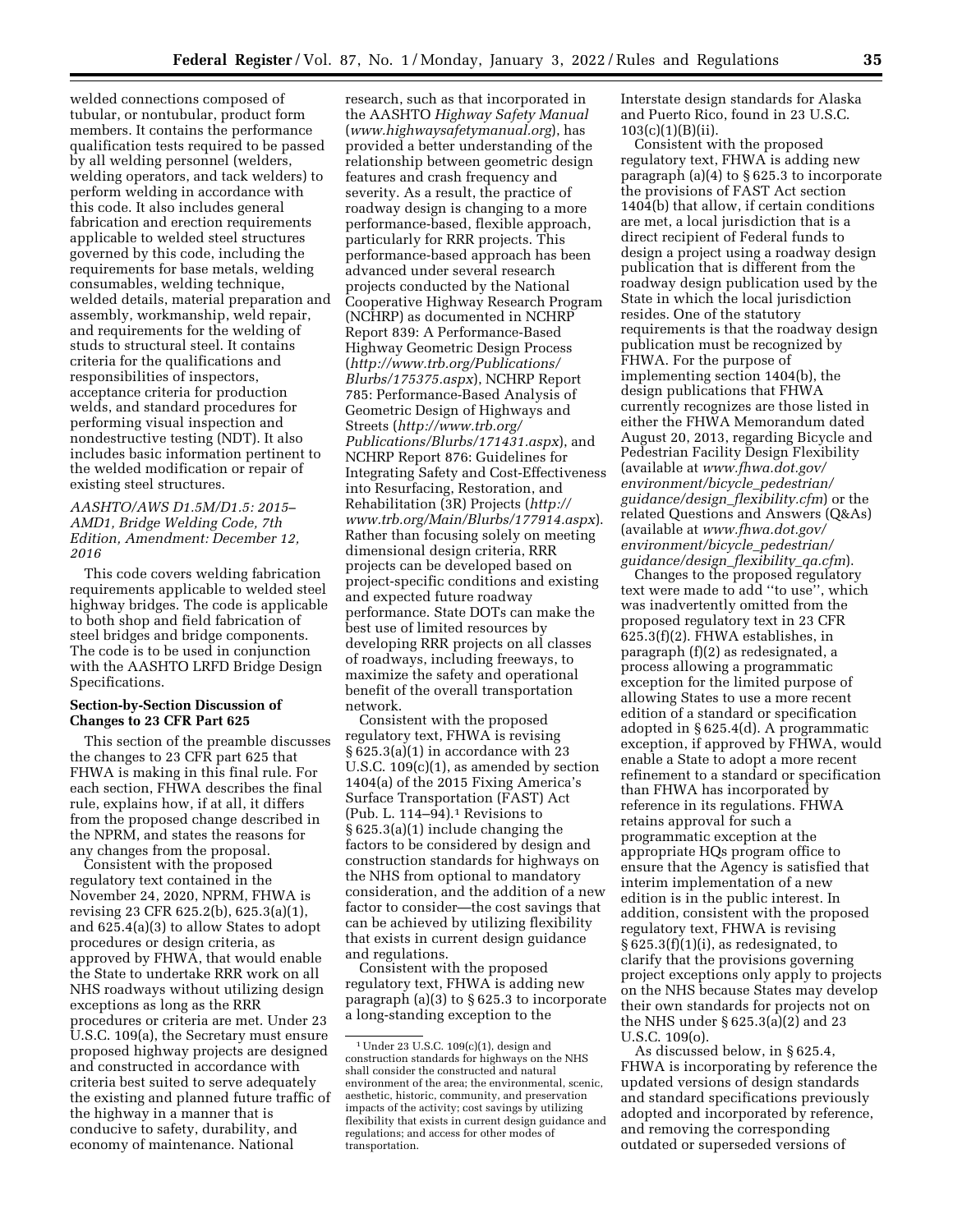these standards and specifications. In addition, FHWA is removing one previously adopted specification and adding one new specification.

Consistent with the proposed regulatory text, in § 625.4(a)(1), FHWA is removing the edition and date from the AASHTO *A Policy on Geometric Design Highways and Streets* because the edition and date are more properly included in paragraph (d)(1)(i) of this section.

Consistent with the proposed regulatory text, in § 625.4(a)(3), FHWA is focusing on statewide procedures and design criteria because under risk-based stewardship and oversight, design plans for individual RRR projects are typically delegated to the State. In addition, FHWA clarifies that consistent with current practice, if a State does not adopt design procedures or criteria for RRR projects as approved by FHWA, the geometric standards listed in paragraphs  $(a)(1)$  and  $(2)$  shall apply.

Changes to the proposed regulatory text were made based on comments received pertaining to § 625.4(b)(6). For consistency with other citations in this section, FHWA is inserting ''AWS'' in front of the name of the referenced document and removing the edition and date because they are more properly included in referenced paragraph (d) of this section.

Consistent with the proposed regulatory text, in § 625.4(b)(7), FHWA is inserting ''AASHTO'' in front of the name of the two documents incorporated by reference for clarity.

Consistent with the proposed regulatory text, in § 625.4(b)(9) and § 625.4(d)(2)(i), FHWA is incorporating a new reference to the AWS D1.1/ D1.1M:2015 *Structural Welding Code— Steel* because many projects require welding of miscellaneous metal components for items such as light poles, sign supports, and railings. FHWA adopts minimum design standards to ensure the safety of the transportation infrastructure by ensuring all fabrication and manufacturing processes are performed to an acceptable standard. For instance, the AASHTO/AWS D1.5/D1.5M *Bridge Welding Code* is a minimum standard to ensure all steel bridges are welded to a standard that covers welding consumables, welding procedure requirements, qualification requirements, personal requirements, inspection and acceptance criteria. However, numerous transportation products are not covered by the *Bridge Welding Code* including light poles, high mast towers, sign structures, guard rail systems, and even pedestrian bridges. Because these other product

types are not covered by the *Bridge Welding Code,* and because they are in or over the right-of-way, they should be fabricated or manufactured to a minimum design standard, and FHWA adopts the AWS D1.1/D1.1M:2015 *Structural Welding Code—Steel.* 

Consistent with the proposed regulatory text, in  $\S 625.4(c)(2)$  and  $(d)(1)(x)$ , FHWA is deleting the reference to the AASHTO *Standard Specifications for Transportation Materials and Methods of Sampling and Testing* (described as ''Transportation Materials'' in the existing regulatory text). This AASHTO publication covers a broad range of material specifications and testing procedures. While these standards represent effective, nationally recognized practices, adherence to these standards is not mandatory in all circumstances. Removal of these standards from the incorporation by reference is meant to clarify that use of these standards is not a mandatory requirement as a design standard for highways covered in part 625. Some of these material specifications and testing procedures remain individually incorporated by reference in regulations found in other parts of this title.

Changes to the proposed regulatory text were made based on a comment received pertaining to § 625.4(d)(1). FHWA is updating the address and contact information for AASHTO to ''American Association of State Highway and Transportation Officials (AASHTO), 555 12th Street NW, Suite 1000, Washington, DC 20004, 1–800– 231–3475, *[https://](https://store.transportation.org.)*

*[store.transportation.org.](https://store.transportation.org.)*''*.* 

Consistent with the proposed regulatory text, in  $\S 625.4(d)(1)(i)$ , FHWA is adopting the 2018 edition of the AASHTO publication, *A Policy on Geometric Design Highways and Streets*  (Green Book), replacing the 2011 edition. The 2018 Green Book supports efforts to develop Complete Streets (*[https://www.transportation.gov/](https://www.transportation.gov/mission/health/complete-streets) [mission/health/complete-streets](https://www.transportation.gov/mission/health/complete-streets)*) by emphasizing the need to utilize a flexible design approach to balance the needs of all users and modes of travel. It expands project context categories from two to five—adding rural town, suburban, and urban core to the previous contexts of urban and rural. While the 2018 Green Book is the adopted standard for NHS highways, public entities may wish to also reference other documents to inform the planning and design process, such as the *Urban Street Design Guide*  published by the National Association of City Transportation Officials, the AASHTO *Guide for the Planning, Design, and Operation of Pedestrian* 

*Facilities* and *Guide for the Development of Bicycle Facilities,* and the Institute of Transportation Engineers *Designing Walkable Urban Thoroughfares: A Context Sensitive Approach.* These and other publications can support public entities in developing transportation projects that incorporate safe and convenient walking and bicycling facilities. Such projects improve safety for all modes, create more equitable access to transportation, and combat climate change.2

The 2018 Green Book also better describes the various types of projects new construction, reconstruction, and projects on existing roads where the basic road type is unchanged—and provides design flexibility for each project type. This third project type is similar to what historically have been referred to as RRR projects. FHWA continues to use the term RRR in part 625 to be consistent with language in title 23 of the U.S.C. Although AASHTO does not define the phrase ''change in basic road type,'' FHWA generally interprets this phrase to include projects that change the general geometric character of a highway, such as widening to provide additional through motor vehicle lanes, widening to add a raised or depressed median where none currently exists, and projects that substantially modify horizontal or vertical alignments. Road changes that are accomplished with no, or only minimal, widening, such as lane reconfigurations (road diets), adding turn lanes, adding channelizing islands, or adding median curbs for access management are not considered a ''change in the basic road type.'' *See* 85 FR at 74937. In addition, for the purposes of determining geometric design criteria when applying the 2018 Green Book, full-depth pavement replacement projects that retain existing geometrics are not considered a ''change in the basic road type.'' The 2018 Green Book favors a performance-based approach for considering the effects of geometric design decisions. Under a performance-based design approach, the scope of geometric improvements for projects on existing roads that retain the existing basic road type should be driven by past safety and operational performance and predicted future performance for all modes of transportation. Consistent with 23 U.S.C. 109(n), RRR projects must preserve and extend the service life of

<sup>2</sup>*See* Expand and Improve Bicycle and Pedestrian Infrastructure, *available at [https://](https://www.transportation.gov/mission/health/Expand-and-Improve-Bicycle-and-Pedestrian-Infrastructure) [www.transportation.gov/mission/health/Expand](https://www.transportation.gov/mission/health/Expand-and-Improve-Bicycle-and-Pedestrian-Infrastructure)[and-Improve-Bicycle-and-Pedestrian-Infrastructure.](https://www.transportation.gov/mission/health/Expand-and-Improve-Bicycle-and-Pedestrian-Infrastructure)*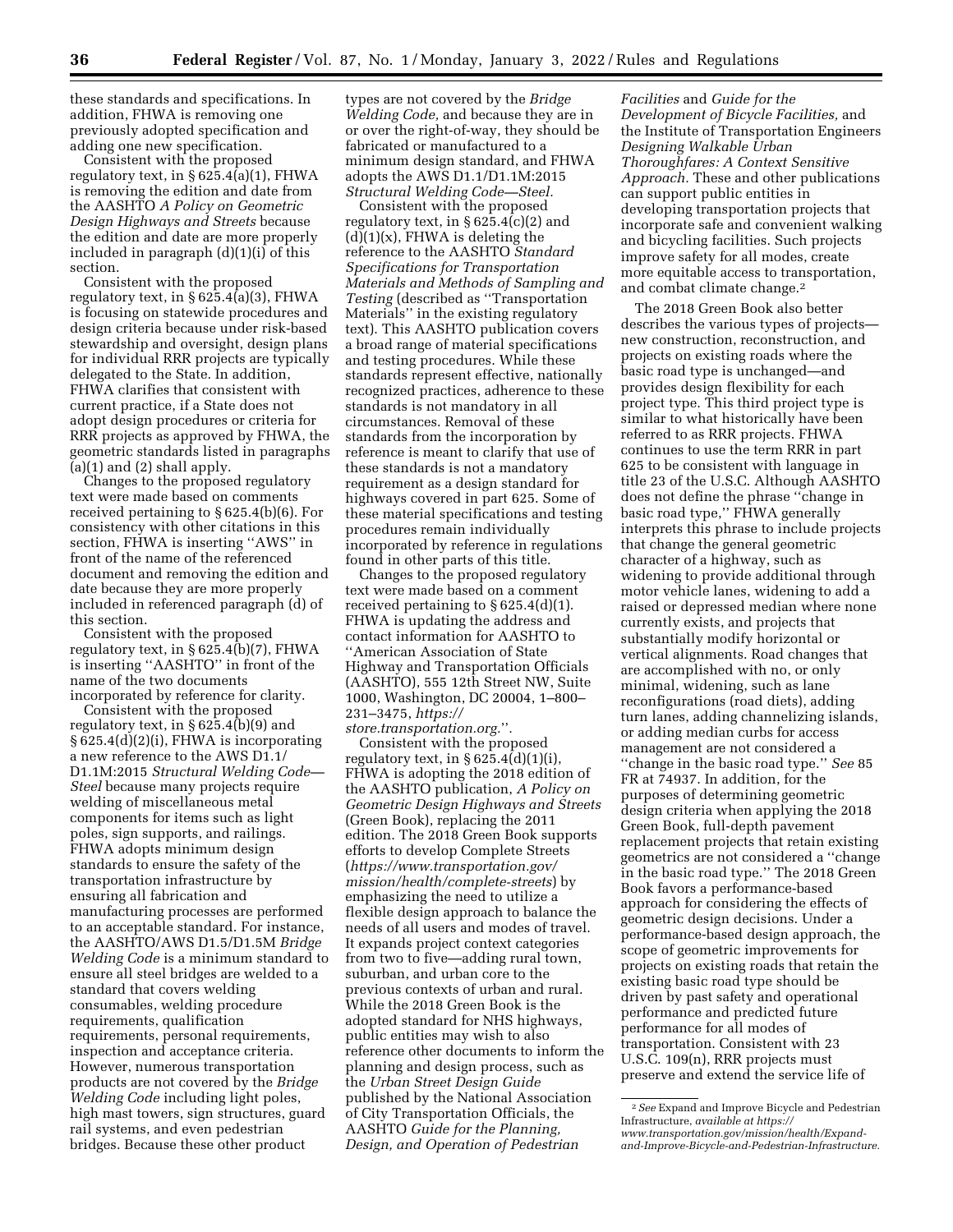the existing road and enhance highway safety.

Consistent with the proposed regulatory text, in  $\S 625.4(d)(1)(vi)$ , FHWA is incorporating by reference the 2018 Interim Revisions to the AASHTO *LRFD Movable Highway Bridge Design Specifications.* These standards are applicable to the design of bridge spans, mechanical systems (motors, hydraulics, etc.), electrical systems, and bridge protection systems for movable highway bridges. Changes in the 2018 Interim Revisions reflect the latest research, developments, and specifications promulgated by AASHTO and include important updates to the provisions for the mechanical and structural design requirements for span lock devices.

Changes to the proposed regulatory text were made to relocate the incorporation by reference of AASHTO/ AWS D1.5M/D1.5 *Bridge Welding Code*  from  $\S 625.4(d)(1)(vii)$  to  $(d)(2)(iii)$ . While reviewing a comment suggesting incorporating by reference the 2020 edition of AASHTO/AWS D1.5M/D1.5 *Bridge Welding Code,* FHWA found that while the 2020 edition was available on the AWS website, it was not available on the AASHTO website. It has since been posted to the AASHTO website. Because updates of the full document, which are generally published every 5 years, are available from the AWS Bookstore, FHWA is reserving § 625.4(d)(1)(vii) for future use and moving the incorporation by reference of the AASHTO/AWS D1.5M/D1.5 *Bridge Welding Code* to § 625.4(d)(2)(iii). Consistent with the proposed regulatory text, FHWA is deleting the 2018 Interim Revisions to the AASHTO/AWS D1.5M/D1.5: 2015– AMD1, *Bridge Welding Code,* previously adopted in  $§ 625.4(d)(1)(vii)(A)$ . This interim revision was provided by AASHTO to owners and fabricators for informational purposes only to alert them to proposed revisions to the AASHTO/AWS D1.5M/D1.5:2015 *Bridge Welding Code.* The interim revisions can be used, but FHWA is not retaining them as a minimum design standard.

Consistent with the proposed regulatory text, in § 625.4(d)(1)(viii), FHWA is incorporating the 2019 and 2020 Interim Revisions to the AASHTO *Standard Specifications for Structural Supports for Highway Signs, Luminaires and Traffic Signals.* In § 625.4(d)(1)(ix), FHWA is incorporating the 2019 and 2020 Interim Revisions to the AASHTO *LRFD Specifications for Structural Supports for Highway Signs, Luminaires, and Traffic Signals.* These standards are applicable to the structural design of supports for

highway signs, luminaires, and traffic signals. They are intended to serve as a standard and guide for the design, fabrication, and erection of these types of supports. Changes in the 2019 and 2020 Interim Revisions to both publications reflect the latest research, developments, and specifications promulgated by AASHTO and address items such as providing updated dimensional and detailing requirements for certain support connections to control fatigue and providing updated requirements on the testing of welds in certain connections.

Use of the updated standards is required for all NHS projects authorized to proceed with design activities on or after one year following the effective date of the final rule, unless an extension is granted for unique or extenuating circumstances.

# **Discussion of Comments Received in Response to the NPRM**

FHWA received 18 public comments in response to the NPRM. Commenters included several State DOTs, industry associations, associations of State and local officials, and individuals. The following summarizes the comments received and FHWA's responses to the most significant issues raised in the comments.

### *Comment*

FHWA received general comments on the NPRM that do not concern specific provisions of the rule. Four State DOTs, the American Council of Engineering Companies, the National Association of Small Trucking Companies, and the American Road & Transportation Builders Association expressed general support for the regulatory changes.

## *Response*

FHWA appreciates the comment.

# *Comment*

The Delaware DOT expressed support for incorporating by reference the updated documents as proposed. They asked FHWA to consider eliminating the requirement for standards regarding RRR projects on the NHS.

#### *Response*

Under 23 U.S.C. 109(a), the Secretary must ensure proposed highway projects are designed and constructed in accordance with criteria best suited to serve adequately the existing and planned future traffic of the highway in a manner that is conducive to safety, durability, and economy of maintenance. FHWA has determined that standards for RRR projects on the NHS are necessary to implement this

statutory requirement as well as the statutory requirement for design criteria for the NHS under 23 U.S.C. 109(c) and Congress's intent that any project for resurfacing, restoring, or rehabilitating any highway, other than a highway access to which is fully controlled, in which Federal funds participate shall be constructed in accordance with standards to preserve and extend the service life of highways and enhance highway safety, as identified in 23 U.S.C. 109(n).

### *Comment*

The Missouri DOT asked for clarification on the meaning of the text in § 625.3(a)(1) that reads ''shall be those approved by the Secretary in cooperation with the State DOTs.''

# *Response*

The cited text mirrors the statutory language found in 23 U.S.C. 109(b) and (c)(2). The text means that the standards adopted by FHWA are developed in conjunction with the State DOTs. Many of the standards adopted by FHWA are AASHTO publications that are approved by the State DOTs through a balloting process. AASHTO does not publish RRR criteria but States may adopt State RRR standards for use on the NHS under 23 CFR 625.4(a)(3), subject to FHWA approval. In this case, FHWA works directly with individual States.

# *Comment*

The Missouri DOT also suggested that the adoption of the latest Interim Revisions for structural supports for highway signs, luminaires, and traffic signals in  $\S 625.4(d)(1)(viii)(B)$  and  $(C)$ and  $(d)(1)(ix)(C)$  and  $(D)$  is not necessary because updating their standards systemically is time and cost prohibitive, especially when failures of poles, mast arms, etc. are not as catastrophic as a bridge failure. They believe they have sufficient procedures in place for routine maintenance and inservice inspections to prevent eminent structural failures.

#### *Response*

General provisions to control fatigue in the design of ancillary highway structures were first incorporated by reference into 23 CFR part 625 in 2015 (80 FR 61307). The interim revisions adopted here do not substantially affect the fatigue design provisions already incorporated by reference, and therefore FHWA does not expect these updates to be time or cost prohibitive compared to previous requirements. No change was made to the final regulatory text.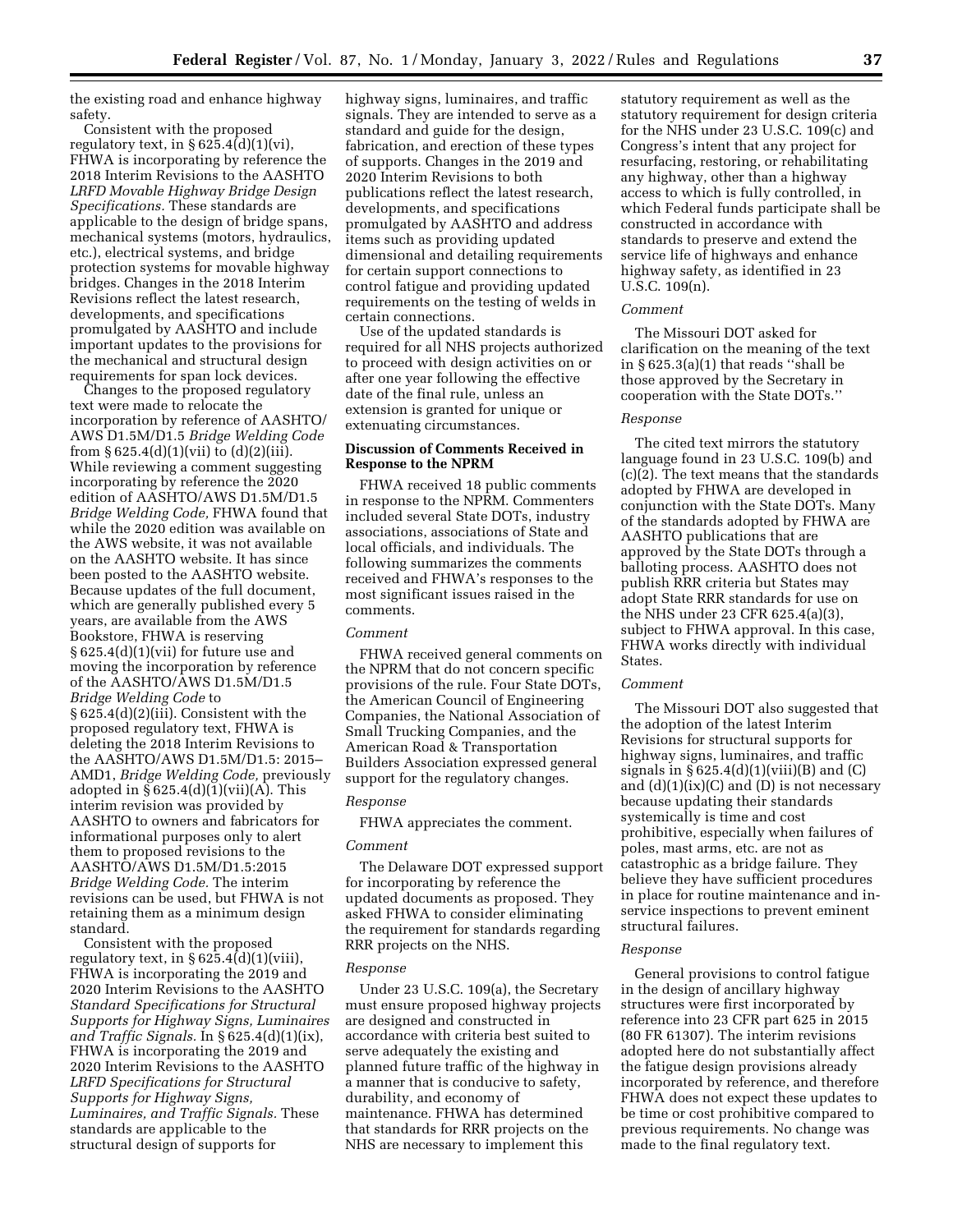### *Comment*

The American Society of Civil Engineers (ASCE) expressed general support for the changes and encouraged additional discussion of 23 CFR 625.3(a)(4) which is conditioned, in part, on whether ''the local jurisdiction is a direct recipient of federal funds for the project.'' ASCE notes that confusion may arise on projects that utilize multiple funding sources and asks whether this provision applies only to projects that solely rely on Federal funds, or if it includes projects where Federal funds account for a portion of the funding required.

#### *Response*

Section 1404(b) of the FAST Act provides local jurisdictions with additional flexibility in the choice of design standards for specific projects. Under section 1404(b), a State may allow a local jurisdiction to design the project using a roadway design publication that is different from the roadway design publication used by the State in which the local jurisdiction resides if the following requirements are met: (1) The local jurisdiction is a direct recipient of Federal funds for the project; (2) the design publication is adopted by the local jurisdiction and recognized by FHWA; (3) the design(s) complies with all applicable Federal laws and regulations; and (4) projects applying the design publication are on a roadway owned by the local jurisdiction and not on the Interstate System. For section 1404(b) of the FAST Act to apply, the entity must receive any Federal funds directly, such as through a Federal grant (*e.g.,* RAISE), not as a pass-through from another entity. The project may also utilize non-Federal funds, but any Federal funds must be received directly.

# *Comment*

The National Association of City Transportation Officials (NACTO) submitted comments on behalf of NACTO, the National League of Cities (NLC), the National Association of Counties (NACo), the Association of Metropolitan Planning Organizations (AMPO), the American Public Works Association (APWA), and the National Association of Regional Councils (NARC). They asked FHWA to replace "may" with "shall" in  $\S 625.3(a)(4)$ , in an effort to strengthen the directive to States to defer to recognized, adopted city design guidance on non-Interstate, locally-owned, directly-Federallyfunded projects. They also requested that language be added allowing this provision to also apply when local

jurisdictions receive Federal funds as a subrecipient from a State.

#### *Response*

The requested changes are inconsistent with the statutory language contained in the FAST Act. Congress specifically provided States with the option—rather than a requirement—to allow local jurisdictions that are direct recipients of Federal funds for a project to use a publication other than the one used by the State. Congress also limited this flexibility to local jurisdictions that are direct recipients of Federal funds for the project. Therefore, the requested changes have not been made in the final regulatory text.

### *Comment*

AASHTO expressed general support for the proposed changes while requesting a few specific changes.

Regarding § 625.4(b), AASHTO referenced comments submitted in March 2020 regarding the National Bridge Inspection Standards NPRM (Federal Docket No. FHWA–2017– 0047), recommending that the Manual for Bridge Evaluation and the Manual for Bridge Element Inspection be removed from their current location in § 650.317 and added to § 625.4(b). AASHTO recommends this change, noting that [part] 625 is updated more frequently than [part] 650 and relocating these two references would allow for States to use the most current edition earlier.

## *Response*

Since the documents incorporated by reference in 23 CFR part 650 describe processes related to the inspection and evaluation of in-service bridges, rather than structural design, their incorporation into 23 CFR part 625 would be inconsistent with the purpose of the Design Standards regulation, as stated in § 625.1, which is ''To designate those standards, policies, and standard specifications that are acceptable to the Federal Highway Administration (FHWA) for application in the geometric and structural design of highways.'' No change was made in the final regulatory text.

### *Comment*

Regarding § 625.5(b)(9), AASHTO supports the addition of AWS D1.1/ D1.1M Structural Welding Code—Steel to the list of acceptable design standards. They recommended the addition of language stating that if there is a conflict between D1.1 or D1.4 and the AASHTO/AWS D1.5M/D1.5 Bridge Welding Code that the Bridge Welding Code take precedence.

### *Response*

The purpose of the Design Standards regulation is to designate acceptable design standards and it is not intended to function like a contractual vehicle that would set out an order of precedence. Other standards incorporated by reference into 23 CFR part 625, such as the AASHTO LRFD Bridge Construction Specifications, appropriately provide direction on where each AWS specification is applicable. No change was made in the final regulatory text.

# *Comment*

Regarding § 625.4(d)(1), AASHTO requested that the contact information for AASHTO be changed to ''American Association of State Highway and Transportation Officials (AASHTO), 555 12th Street NW, Suite 1000, Washington, DC 20004, 1–800–231– 3475, *[https://store.transportation.org.](https://store.transportation.org)*''

#### *Response*

The revised contact information has been incorporated in the final regulatory text.

# *Comment*

The Minnesota DOT requested that the regulation be modified to allow for a process by which a DOT could request a programmatic exception to the design standards adopted for the NHS, primarily the AASHTO *A Policy on Geometric Design of Highways and Streets* (Green Book), subject to FHWA approval.

#### *Response*

With respect to design criteria for new construction and reconstruction projects, FHWA adopts standards such as the Green Book based on the results of the AASHTO committee process as described in 23 U.S.C. 109(c)(2)(A). The AASHTO committees develop design criteria with input from transportation officials across the country and play an important role in vetting new research and determining what to include in national criteria. The AASHTO balloting process ensures that publications issued by AASHTO are supported by a majority of State DOTs. FHWA intends to continue following this process without individual State programmatic exceptions to deviate from these standards. The allowance to develop State RRR standards for all roadway classifications should eliminate the need for many project design exceptions. No change was made in the final regulatory text.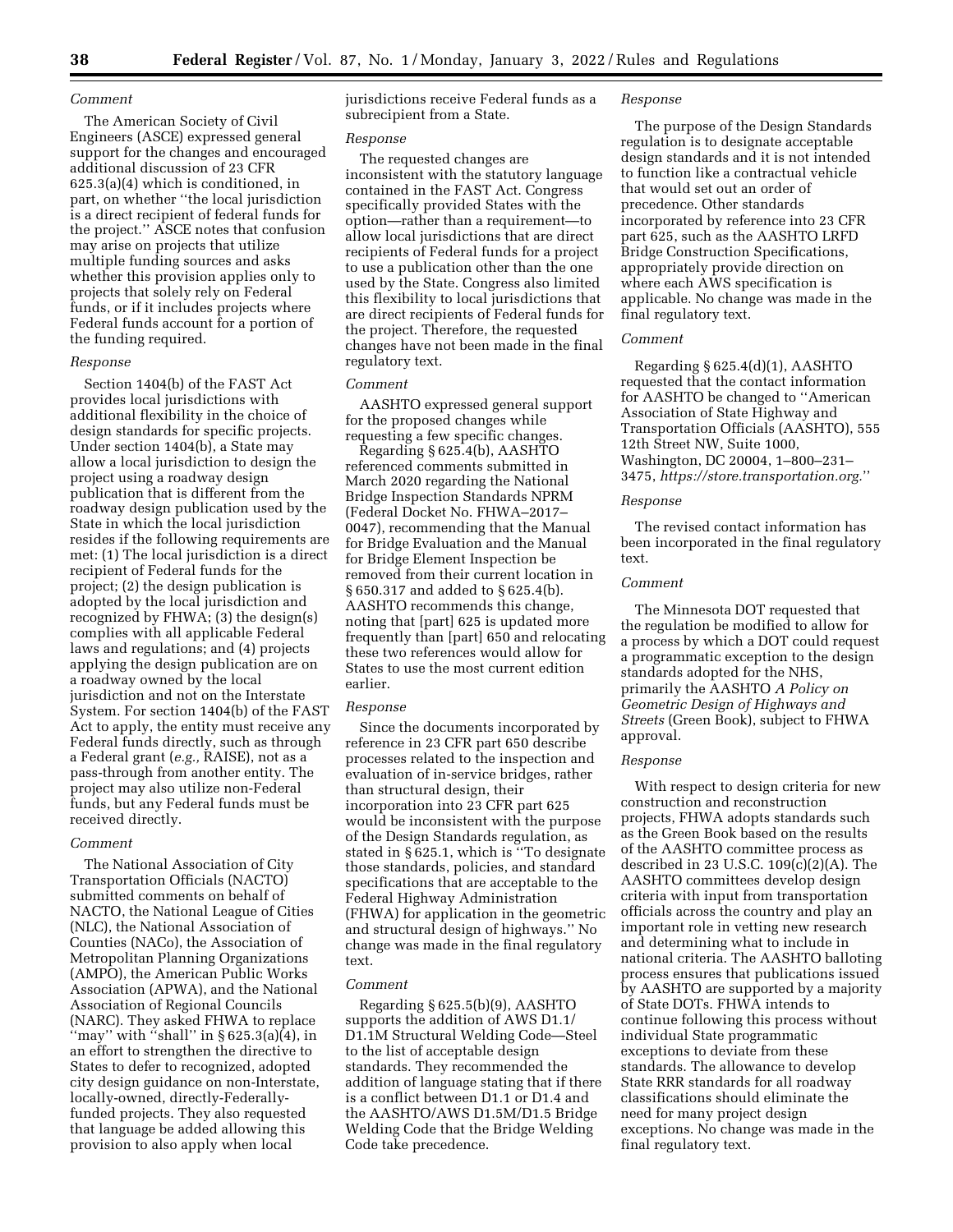# *Comment*

The American Concrete Pavement Association (ACPA) recommended that § 625.3(a)(1)(iii) focus on the use of lifecycle cost analysis by modifying the text to read ''Life-cycle cost savings by utilizing flexibility that exists in current design guidance and regulations; and''.

### *Response*

The language for § 625.3(a)(1)(iii) matches the statutory text found in 23 U.S.C.  $109(c)(1)(C)$ . The statutory language does not preclude using lifecycle cost analysis. FHWA does not intend to limit the statutory language regarding cost savings to life-cycle cost savings. No change was made in the final regulatory text.

### *Comment*

One individual recommended against the proposed changes in favor of retaining the existing framework to ensure consistency in design of the Interstate System, with continued allowance for States to request design exceptions when standards cannot be met.

#### *Response*

The AASHTO Interstate Standards, adopted in 23 CFR  $625.4(d)(1)(ii)$ , have long allowed RRR projects to use the standard in place at the time of original construction or incorporation into the Interstate System, so FHWA does not anticipate the final rule to substantially effect project design on the Interstate System. No change was made to the final regulatory text.

#### *Comment*

Another individual requested the following changes to the design standards and standard specifications incorporated by reference in § 625.4:

1. Reorganize paragraphs (a)(4) through (7) by part number.

2. Revise paragraph (b)(6) to be consistent with rest of paragraph and reference the full standard title.

3. Revise paragraphs (d)(1)(v) and (vii) and (d)(2)(i) to reference the 2020 editions of referenced standards.

4. Revise redesignated paragraph (d)(2)(ii) to reference the 2018 edition of the AWS D1.4/D1.4M *Structural Welding Code—Steel Reinforcing Bars.* 

#### *Response*

Responses to the above comments are provided in the same order:

1. Paragraphs (a)(4) through (7) will not be rearranged to avoid creating cross-reference problems from other parts of the CFR and from other documents.

2. FHWA agrees with this suggestion and has revised the final regulatory text.

3. The 2020 publications were released during development of the NPRM. Since FHWA did not propose to adopt them in the NPRM, FHWA will not adopt the new versions at this time but will consider them for adoption in a future rulemaking. No changes in editions were made to the final regulatory text. However, FHWA is reserving § 625.4(d)(1)(vii) for future use and moving the incorporation of the AASHTO/AWS D1.5M/D1.5 *Bridge Welding Code* to § 625.4(d)(2)(iii) because updates of the full document, which are generally published every 5 years, are available from the AWS Bookstore.

4. The 2018 edition of the AWS D1.4/ D1.4M *Structural Welding Code—Steel Reinforcing Bars* will be considered in a future rulemaking since FHWA did not propose to adopt it in the NPRM. No change was made to the final regulatory text.

### **Rulemaking Analyses and Notices**

# **Executive Order 12866 (Regulatory Planning and Review), Executive Order 13563 (Improving Regulation and Regulatory Review), and DOT Rulemaking Policies and Procedures**

The Office of Management and Budget (OMB) has not designated this rule a significant regulatory action under section 3(f) of Executive Order (E.O.) 12866. Accordingly, OMB has not reviewed it. This action complies with E.O.s 12866 and 13563 to improve regulation. The amendments allow the development of RRR procedures or design criteria for projects on freeways, update several industry design standards and standard specifications adopted and incorporated by reference under 23 CFR part 625, and remove the corresponding outdated or superseded versions of these standards and specifications. FHWA anticipates that the rule does not adversely affect, in a material way, any sector of the economy. In addition, the rule does not interfere with any action taken or planned by another agency and does not materially alter the budgetary impact of any entitlements, grants, user fees, or loan programs. The rule also does not raise any novel legal or policy issues.

The following is a summary of the results of the economic analysis for this rule. The preamble of the NPRM contained FHWA's economic analysis and invited public comment. No comments were received regarding the economic analysis or economic impact of this rulemaking. FHWA anticipates that the economic impact of this

rulemaking is minimal. Based on project data captured in FHWA's Fiscal Management Information System from October 2014 to September 2018, FHWA estimates that an average of 685 projects (totaling \$18.5 billion) per year, will be eligible to be designed to State-specific RRR standards. FHWA does not have data to determine how many of the 685 projects per year do not meet the new construction standard through the implementation of design exceptions, nor does FHWA have data to demonstrate how many hours State DOTs spend developing design exception requests on freeway projects undertaken to perform RRR-type work. FHWA requested that State DOTs provide comments to the docket if they had any data that would be relevant to this analysis. Specifically, FHWA sought data on (1) the percentage of RRR-type freeway projects developed by State DOTs that utilized a design exception because the project could not meet a new construction standard, (2) the average number of employee hours spent developing, reviewing, and approving each design exception, (3) the average hourly compensation of employees involved with these design exception activities, (4) reasons for requesting exceptions (operational, safety, resource constraint, innovation, etc.), and (5) cost savings associated with the proposed design exception. No data was received in response to this request.

Most State DOTs already have staff dedicated to developing RRR standards for non-freeway projects, and any additional staff time needed to develop RRR standards for freeways is anticipated to be minimal. The NCHRP released Research Report 876 entitled ''Guidelines for Integrating Safety and Cost-Effectiveness into Resurfacing, Restoration, and Rehabilitation (3R) Projects,'' which provides guidance and assistance to States for developing these standards. See *[http://www.trb.org/](http://www.trb.org/NCHRP/Blurbs/177914.aspx)  [NCHRP/Blurbs/177914.aspx.](http://www.trb.org/NCHRP/Blurbs/177914.aspx)* When this final rule is implemented, the resulting design of the freeway project is anticipated to be the same, but FHWA expects that net cost savings will be realized by allowing the States to develop their own standards and eliminate the need for many design exceptions.

FHWA does not anticipate any cost or safety impacts due to removing the AASHTO *Standard Specifications for Transportation Materials and Methods of Sampling and Testing* from the list of standards incorporated by reference. Nor does FHWA anticipate any cost or safety impacts due to incorporating by reference the AWS D1.1/D1.1M:2015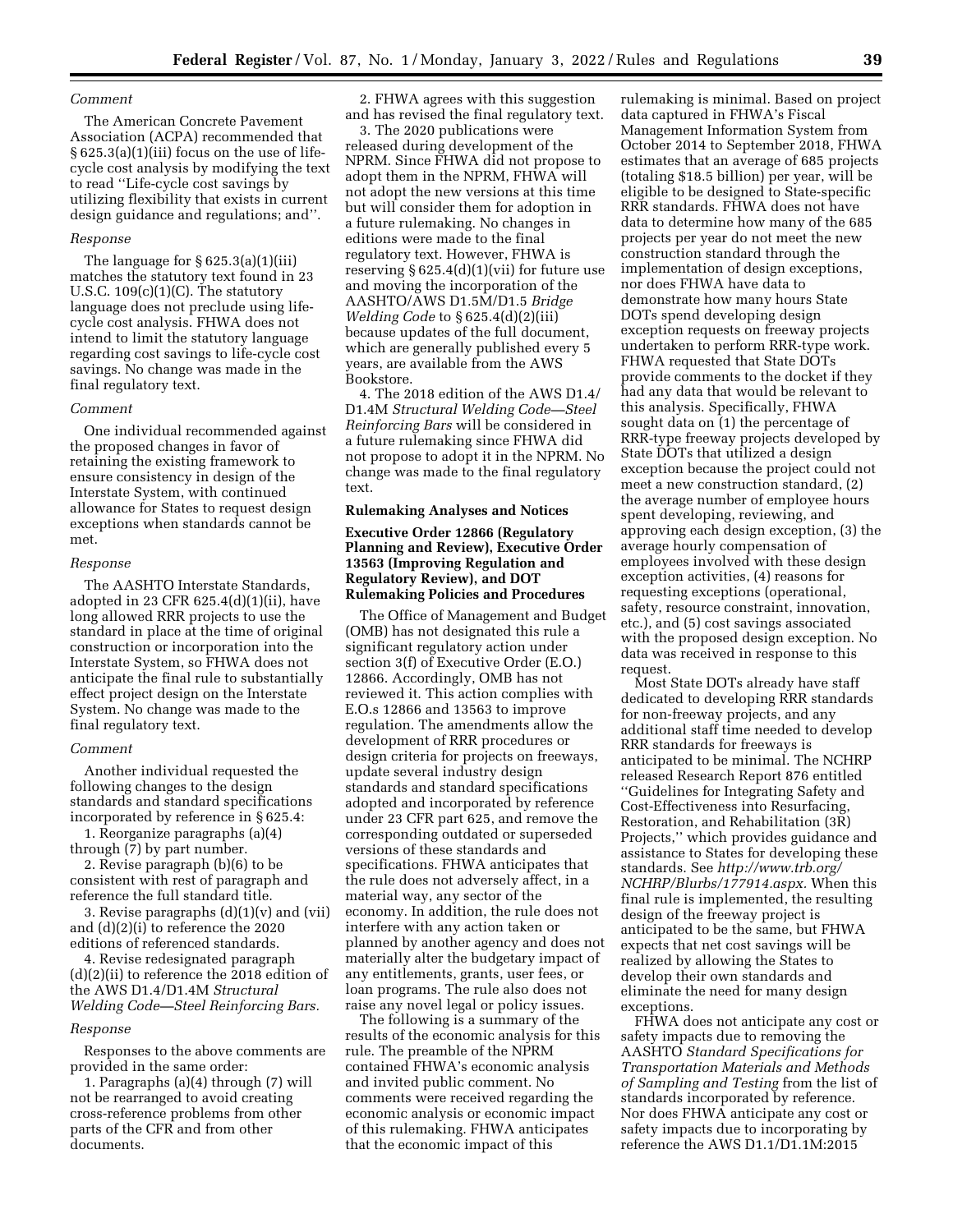*Structural Welding Code—Steel,* as most States are already using this standard for the welding of miscellaneous structural steel items. FHWA anticipates that the economic impact of updating several industry design standards and standard specifications adopted and incorporated by reference is minimal. These updated standards and specifications represent recent refinements that professional organizations have formally accepted and are widely used for projects off the NHS. For these reasons, FHWA finds that the expected economic benefits of the final rule will outweigh the estimated costs of the final rule. FHWA anticipates that the economic impact of this rulemaking will be minimal; therefore, a full regulatory evaluation is not necessary.

## **Regulatory Flexibility Act**

In compliance with the Regulatory Flexibility Act (Pub. L. 96–354; 5 U.S.C. 601–612), FHWA has evaluated the effects of this rule on small entities, such as local governments and businesses. Based on the evaluation, FHWA has determined that this action is not anticipated to have a significant economic impact on a substantial number of small entities. The amendments update several industry design standards and standard specifications adopted and incorporated by reference under 23 CFR part 625. FHWA has determined that the projected impact upon small entities that utilize Federal-aid highway program funding for the development of highway improvement projects on the NHS is expected to be negligible. Therefore, FHWA certifies that the action will not have a significant economic impact on a substantial number of small entities.

# **Unfunded Mandates Reform Act of 1995**

FHWA has determined that this rule does not impose unfunded mandates as defined by the Unfunded Mandates Reform Act of 1995 (Pub. L. 104–4, 109 Stat. 48). The actions in this final rule will not result in the expenditure by State, local, and Tribal governments, in the aggregate, or by the private sector, of \$155 million or more in any one year (2 U.S.C. 1532). In addition, the definition of ''Federal Mandate'' in the Unfunded Mandates Reform Act excludes financial assistance of the type in which State, local, or Tribal governments have authority to adjust their participation in the program in accordance with changes made in the program by the Federal Government. The Federal-aid highway program permits this type of flexibility.

# **Executive Order 13132 (Federalism Assessment)**

FHWA has analyzed this final rule in accordance with the principles and criteria contained in E.O. 13132. FHWA has determined that this action does not have sufficient federalism implications to warrant the preparation of a federalism assessment. FHWA has also determined that this action does not preempt any State law or State regulation or affect the States' ability to discharge traditional State governmental functions.

# **Executive Order 12372 (Intergovernmental Review)**

The regulations implementing E.O. 12372 regarding intergovernmental consultation on Federal programs and activities apply to this program. This E.O. applies because State and local governments are directly affected by the regulation, which is a condition on Federal highway funding. Local entities should refer to the Catalog of Federal Domestic Assistance Program Number 20.205, Highway Planning and Construction, for further information.

### **Paperwork Reduction Act**

Under the Paperwork Reduction Act of 1995 (PRA) (44 U.S.C. 3501, *et seq.*), Federal agencies must obtain approval from the Office of Management and Budget for each collection of information they conduct, sponsor, or require through regulations. FHWA has determined that this final rule does not contain collection of information requirements for the purposes of the PRA.

### **National Environmental Policy Act**

FHWA has analyzed this final rule for the purposes of the National Environmental Policy Act (NEPA) (42 U.S.C. 4321, *et seq.*) and has determined that this action does not have any effect on the quality of the human and natural environment because it only makes technical changes and incorporates by reference the latest versions of design standards and standard specifications previously adopted and incorporated by reference under 23 CFR part 625 and removes the corresponding outdated or superseded versions of these standards and specifications. The final rule qualifies as a categorical exclusion to NEPA under 23 CFR 771.117(c)(20), which applies to the promulgation of regulations, and no unusual circumstances under 23 CFR 771.117(b) are present.

# **Executive Order 13175 (Tribal Consultation)**

FHWA has analyzed this final rule under E.O. 13175 and anticipates that it will not have substantial direct effects on one or more Indian Tribes, will not impose substantial direct compliance costs on Indian Tribal governments, and will not preempt Tribal law. This final rule will not impose any direct compliance requirements on Indian Tribal governments nor will it have any economic or other impacts on the viability of Indian Tribes. Therefore, a Tribal summary impact statement is not required.

### **Executive Order 12898 (Environmental Justice)**

E.O. 12898 requires that each Federal Agency make achieving environmental justice part of its mission by identifying and addressing, as appropriate, disproportionately high and adverse human health or environmental effects of its programs, policies, and activities on minorities and low-income populations. FHWA has determined that this final rule does not raise any environmental justice issues.

#### **Regulation Identifier Number**

A Regulation Identifier Number (RIN) is assigned to each regulatory action listed in the Unified Agenda of Federal Regulations. The Regulatory Information Service Center publishes the Unified Agenda in the spring and fall of each year. The RIN number contained in the heading of this document can be used to cross-reference this action with the Unified Agenda.

# **List of Subjects in 23 CFR Part 625**

Design standards, Grant programstransportation, Highways and roads, Incorporation by reference.

Issued under authority delegated in 49 CFR 1.85 on:

#### **Stephanie Pollack,**

*Deputy Administrator, Federal Highway Administration.* 

In consideration of the foregoing, FHWA amends 23 CFR part 625 as follows:

# **PART 625—DESIGN STANDARDS FOR HIGHWAYS**

■ 1. Revise the authority citation for part 625 to read as follows:

**Authority:** 23 U.S.C. 103, 109, 315, and 402; Sec. 1073 of Pub. L. 102–240, 105 Stat. 1914, 2012; Sec. 1404 of Pub. L. 114–94, 129 Stat. 1312; 49 CFR 1.85.

■ 2. Amend § 625.2 by revising the first sentence of paragraph (b) to read as follows: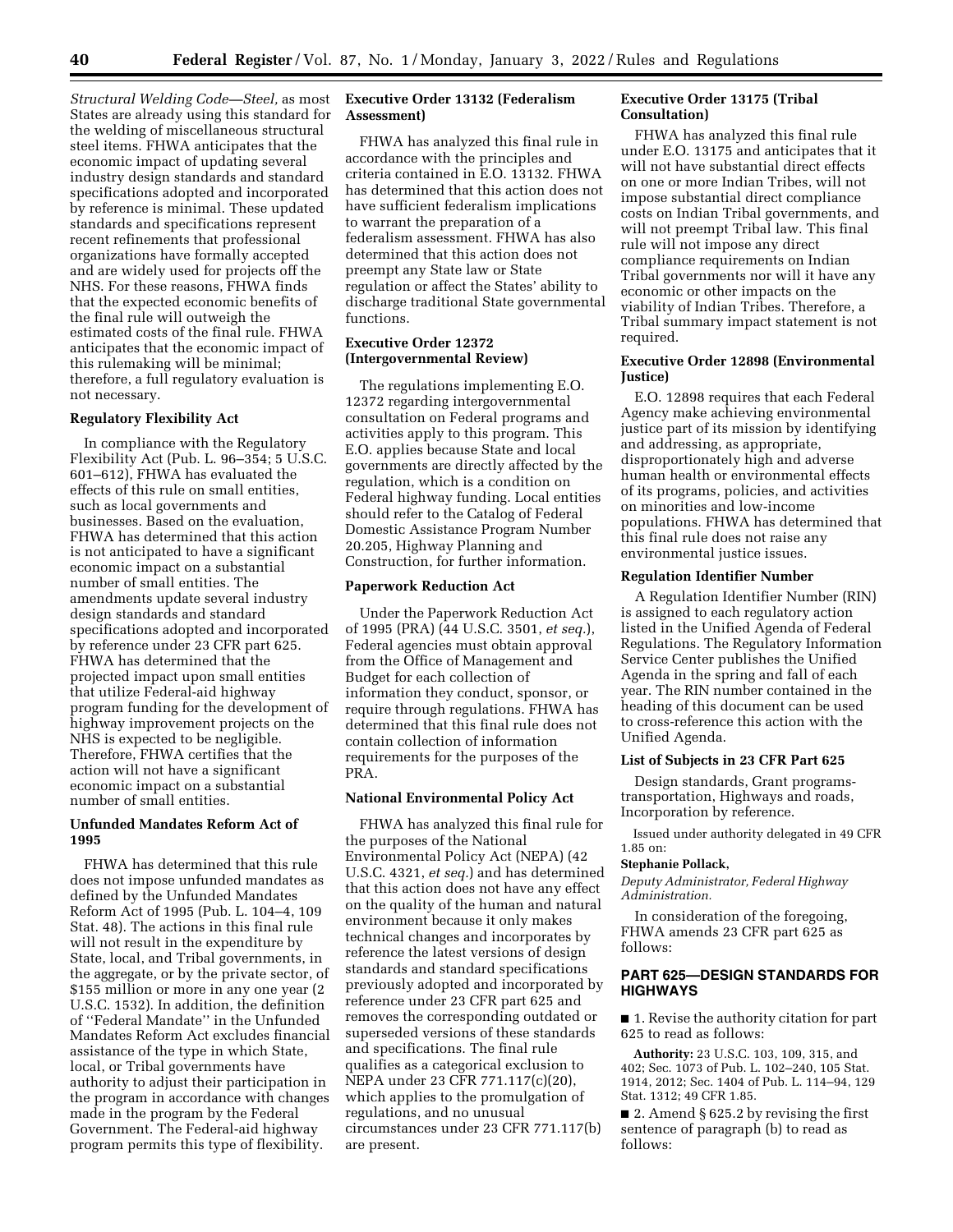**§ 625.2 Policy.** 

\* \* \* \* \*

(b) Resurfacing, restoration, and rehabilitation (RRR) projects shall be constructed in accordance with standards that preserve and extend the service life of highways and enhance highway safety. \* \* \*

\* \* \* \* \*

■ 3. Amend § 625.3 by: ■ a. Revising and republishing

paragraph (a);

■ b. Adding subject headings to paragraphs (b) through (e); and

■ c. Revising and republishing paragraph (f).

The revisions and additions read as follows:

#### **§ 625.3 Application.**

(a) *Applicable standards.* (1) Design and construction standards for new construction, reconstruction, resurfacing (except for maintenance resurfacing), restoration, or rehabilitation of a highway on the NHS shall be those approved by the Secretary in cooperation with the State DOTs. These standards must consider, in addition to the criteria described in § 625.2(a), the following:

(i) The constructed and natural environment of the area;

(ii) The environmental, scenic, aesthetic, historic, community, and preservation impacts of the activity;

(iii) Cost savings by utilizing flexibility that exists in current design guidance and regulations; and

(iv) Access for other modes of transportation.

(2) Federal-aid projects not on the NHS are to be designed, constructed, operated, and maintained in accordance with State laws, regulations, directives, safety standards, design standards, and construction standards.

(3) Interstate highways located in Alaska and Puerto Rico shall be designed in accordance with such geometric and construction standards as are adequate for current and probable future traffic demands and the needs of the locality of the highway.

(4) A State may allow a local jurisdiction to design a project using a roadway design publication that is different from the roadway design publication used by the State in which the local jurisdiction resides if—

(i) The local jurisdiction is a direct recipient of Federal funds for the project;

(ii) The roadway design publication is adopted by the local jurisdiction and recognized by FHWA;

(iii) The design complies with all applicable Federal laws and regulations; and

(iv) The project is located on a roadway that is owned by the local jurisdiction and is not part of the Interstate System.

(b) *Deviations from specific minimum values on the NHS.* \* \* \*

\* \* \* \* \* (c) *Application of other FHWA regulations.* \* \* \*

\* \* \* \* \*

\* \* \* \* \*

(d) *Funding source.* \* \* \*

\* \* \* \* \* (e) *Very minor or no roadway work.* 

\* \* \*

\* \* \* \* \* (f) *Exceptions*—(1) *Project exception.*  (i) Approval within the delegated authority provided by FHWA Order M1100.1A may be given on a project basis to designs on the NHS which do not conform to the minimum criteria as set forth in the standards, policies, and standard specifications for:

(A) Experimental features on projects; and

(B) Projects where conditions warrant that exceptions be made.

(ii) The determination to approve a project design that does not conform to the minimum criteria is to be made only after due consideration is given to all project conditions such as maximum service and safety benefits for the dollar invested, compatibility with adjacent sections of roadway and the probable time before reconstruction of the section due to increased traffic demands or changed conditions.

(2) *Programmatic exception.* Approval within the delegated authority provided by FHWA Order M1100.1A may be given, on a programmatic basis, to use a more recent edition of any standard or specification incorporated by reference under § 625.4(d).

■ 4. Amend § 625.4 by:

■ a. Revising paragraphs (a)(1) and (3) and (b)(6) and (7);

■ b. Adding paragraph (b)(9);

■ c. Revising paragraph (c);

■ d. Revising the last sentence in the

paragraph (d) introductory text;

■ e. Revising and republishing

paragraphs (d)(1) and (2); and ■ f. Adding a subject heading to

paragraph (e).

The revision and additions read as follows:

# **§ 625.4 Standards, policies, and standard specifications.**

 $(a) * * * *$ 

(1) A Policy on Geometric Design of Highways and Streets, AASHTO (incorporated by reference; see paragraph (d) of this section). \* \* \* \* \*

(3) The geometric design standards for resurfacing, restoration, and rehabilitation (RRR) projects on NHS highways shall be the procedures or the design criteria established for individual projects, groups of projects, or all RRR projects in a State, and as approved by FHWA. The RRR design standards shall reflect the consideration of the traffic, safety, economic, physical, community, and environmental needs of the projects. If a State does not adopt design procedures or criteria for RRR projects as approved by FHWA, the standards listed in paragraphs (a)(1) and (2) shall apply.

\* \* \* \* \*

(b) \* \* \*

(6) AWS D1.4/D1.4M Structural Welding Code—Reinforcing Steel (paragraph (d) of this section).

(7) AASHTO Standard Specifications for Structural Supports for Highway Signs, Luminaires, and Traffic Signals, (paragraph (d) of this section); or AASHTO LRFD Specifications for Structural Supports for Highway Signs, Luminaires, and Traffic Signals (paragraph (d) of this section).

\* \* \* \* \* (9) AWS D1.1/D1.1M Structural Welding Code—Steel (paragraph (d) of this section).

(c) *Materials.* (1) General Materials Requirements, refer to 23 CFR part 635, subpart D.

(2) Quality Assurance Procedures for Construction, refer to 23 CFR part 637, subpart B.

 $(d) * * *$  For information on the availability of this material at NARA, email *[fr.inspection@nara.gov](mailto:fr.inspection@nara.gov)* or go to *[www.archives.gov/federal-register/cfr/](http://www.archives.gov/federal-register/cfr/ibr-locations.html)  [ibr-locations.html.](http://www.archives.gov/federal-register/cfr/ibr-locations.html)* 

(1) American Association of State Highway and Transportation Officials (AASHTO), 555 12th Street NW, Suite 1000, Washington, DC 20004, 1–800– 231–3475, *[https://](https://store.transportation.org.)*

*[store.transportation.org.](https://store.transportation.org.)* 

(i) AASHTO GDHS–7, A Policy on Geometric Design of Highways and Streets, 7th Edition, 2018.

(ii) A Policy on Design Standards— Interstate System, May 2016.

(iii) Standard Specifications for Highway Bridges, 17th Edition, 2002

(iv) AASHTO–LRFD Bridge Construction Specifications, 4th

Edition, copyright 2017.

(v) AASHTO LRFD–8, LRFD Bridge Design Specifications, 8th Edition, 2017. (vi) AASHTO LRFD Movable

Highway Bridge Design Specifications, 2nd Edition, 2007, with:

(A) Interim Revisions, 2008,

(B) Interim Revisions, 2010,

(C) Interim Revisions, 2011,